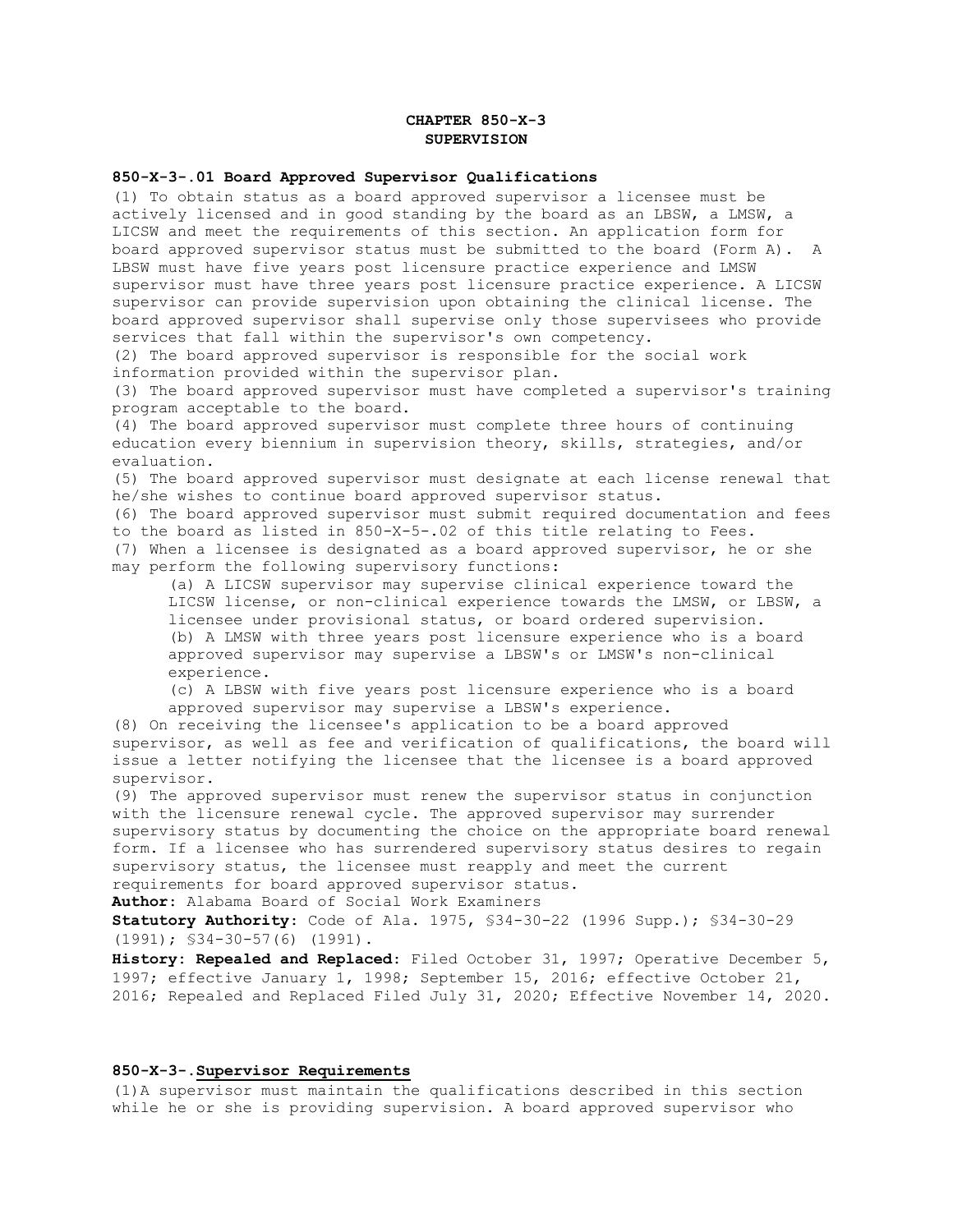wishes to provide any form of board approved or board ordered supervision must comply with the following:

(a) The supervisor is obligated to keep legible, accurate, complete, signed supervision notes and must be able to produce such documentation for the board if requested. The notes shall document the content, duration, and date of each supervision session.

(b) A social worker may contract for supervision with written approval of the employing agency. A copy of the approval must accompany the supervisory plan submitted to the board.

(c) A board approved supervisor may not charge or collect a fee or anything of value from his or her employee or contract employee for the supervision services provided to the employee or contract employee.

(d) Before entering into a supervisory agreement, the supervisor shall be aware of all conditions of exchange with the clients served by her or his supervisee. The supervisor shall not provide supervision if the supervisee is practicing outside the authorized scope of the license. If the supervisor believes that a social worker is practicing outside the scope of the license, the supervisor shall make a report to the board.

(e) A supervisor shall not be employed by or under the employment supervision of the person who he or she is supervising.

(f) A supervisor shall not be a family member of the person being supervised.

(g)A supervisee must have a clearly defined job description and responsibilities.

(h) A supervisee who provides client services for payment or reimbursement shall submit billing to the client or third-party payers which clearly indicates the services provided and who provided the services and specifying the supervisee's licensure category and the fact that the licensee is under supervision.

(i) If either the supervisor or supervisee has an expired license or a license that is revoked or suspended during supervision, supervision hours accumulated during that time will be accepted only if the licensee appeals to and receives approval from the board.

(j) A licensee must be a current board approved supervisor in order to provide professional development supervision toward licensure, or to provide board ordered supervision to a licensee. Providing supervision without having met all requirements for current, valid board approved supervisor status may be grounds for disciplinary action against the supervisor.

(k) The supervisor shall review the Standards of Professional Conduct and Ethics with the supervisee. Such information should be documented by the supervisor.

(l) The supervisor and supervisee shall avoid forming any relationship with each other that impairs the objective, professional judgment and prudent, ethical behavior of either.

(m) Should a supervisor become subject to a board disciplinary order, that person is no longer a board approved supervisor and must so inform all supervisees, helping them to find alternate supervision.

(n) The board may deny, revoke, or suspend board approved supervisory status following a fair hearing for violation of the Act or rules. Continuing to supervise after the board has denied, revoked, or suspended board approved supervisor status, or after the supervisor's supervisory status expires, may be grounds for disciplinary action against the supervisor.

(o) If a supervisor's board approved status is expired, suspended, or revoked, the supervisor shall refund all supervisory fees the supervisee paid after the date the supervisor ceased to be board approved.

(p) A supervisor is responsible for developing a well-conceptualized supervision plan with the supervisee, and for updating that plan whenever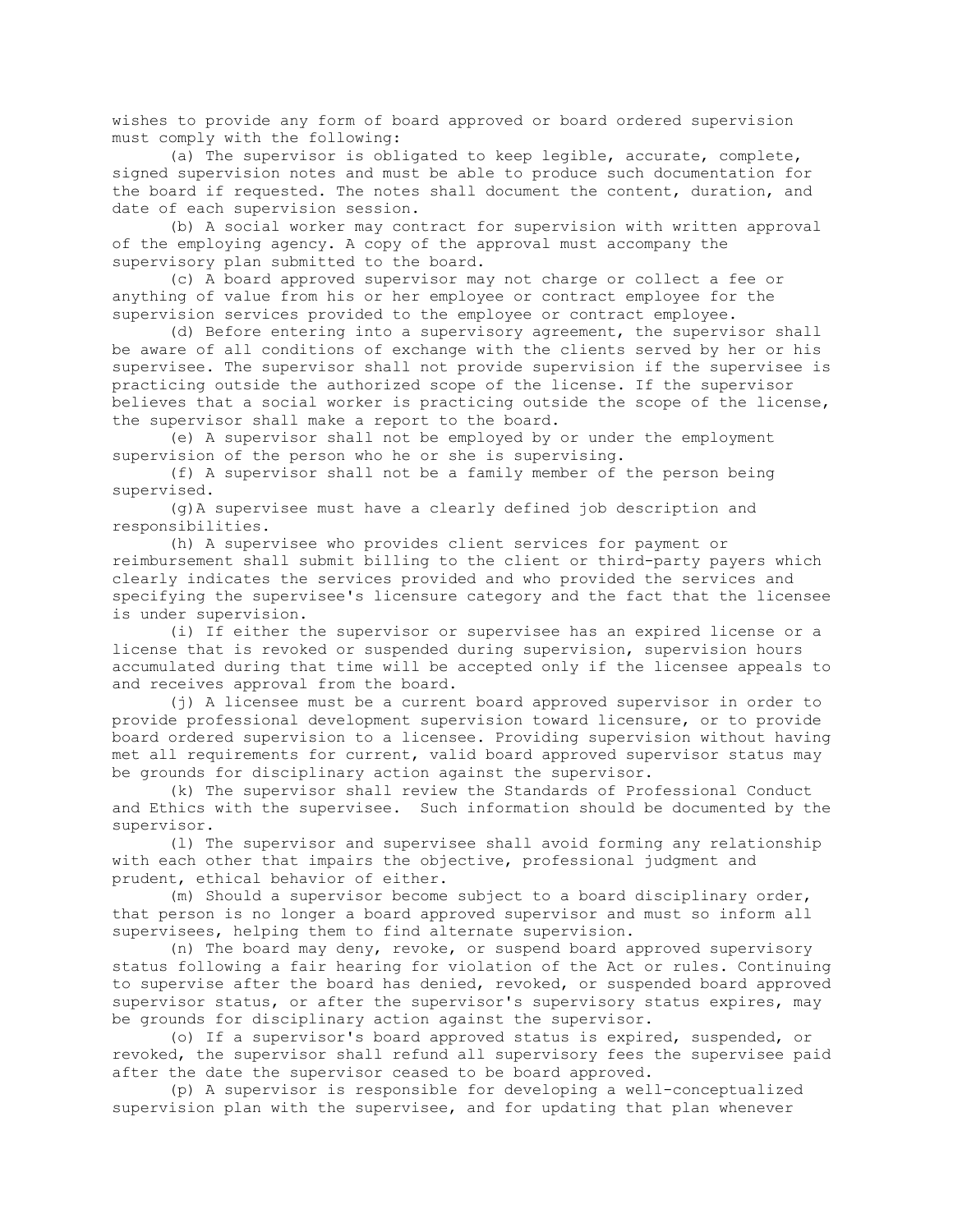there is a change in agency of employment, job function, goals for supervision, or method by which supervision is provided. All board approved supervisors shall have taken a board approved supervision training course by January 1, 2022, in order to renew board approved supervisor status. The board recognizes that many licensees have had little, if any, formal education about supervision theories, strategies, problem-solving, and accountability. Though some supervisors have functioned as employment supervisors for some time and have acquired practical knowledge, their practical supervision skills may be focused in one practice area and may not include current skills in various supervision methods or familiarity with emerging supervisory theories, strategies, and regulations. Therefore, the board values high-quality, contemporary, multi-modality supervision training to ensure that all supervisors have refreshed their supervisory skills and knowledge in order to help supervisees practice safely and effectively.

(q) Prior to the commencement of any supervision the supervisor shall sign and swear and affirm the "Responsibility statement for Supervisors of a Social worker".

(r) The supervisor providing clinical supervision has had sufficient experience, training and education in the area of clinical supervision to competently supervise associates.

(s) Persons licensed by the board who provides supervision shall have a minimum of three (3) contact hours in supervision training obtained from an approved continuing education provider. This training may apply towards the approved continuing education requirements set forth in sections 850-X-8. The content of such training shall include, but not be limited to:

(A) Familiarity with supervision literature through reading assignments specified by course instructors;

(B) Facilitation of social worker-client and supervisor-social worker relationships;

(C) Evaluation and identification of problems in social workerclient and supervisor-social worker relationships;

(D) Structuring to maximize supervision, including times and conditions of supervision sessions, problem solving ability, and implementing supervisor interventions within a range of supervisory modalities including live, videotape, audiotape, and case report methods;

> (E) Knowledge of contextual variables such as culture, gender, ethnicity, and economic issues; and

(F) The practice of clinical social work, including the mandated reporting laws, and knowledge of ethical and legal issues.

(t) The supervisor shall provide the supervisee with the original, signed "Responsibility Statement for Supervisors of Social Worker" commencement of any supervision. The supervisee shall provide the board with the original signed form for each supervisor upon application for licensure.

**Author**: Alabama Board of Social Work Examiners

**Statutory Authority**: Code of Ala. 1975, §34-30-22 (1996 Supp.); §34-30-29 (1991); §34-30-57(6) (1991).

**History: Repealed and Replaced**: Filed October 31, 1997; Operative December 5, 1997; effective January 1, 1998; March 8, 2007; effective April 12, 2007; effective October 4, 2014; September 15, 2016; effective October 21, 2016; Repealed and replaced Filed July 31, 2020; Effective November 14, 2020.

**850-X-03.03 Board Ordered Supervision.** A licensee who is required to be supervised as a condition of initial licensure, continued licensure, or disciplinary action must: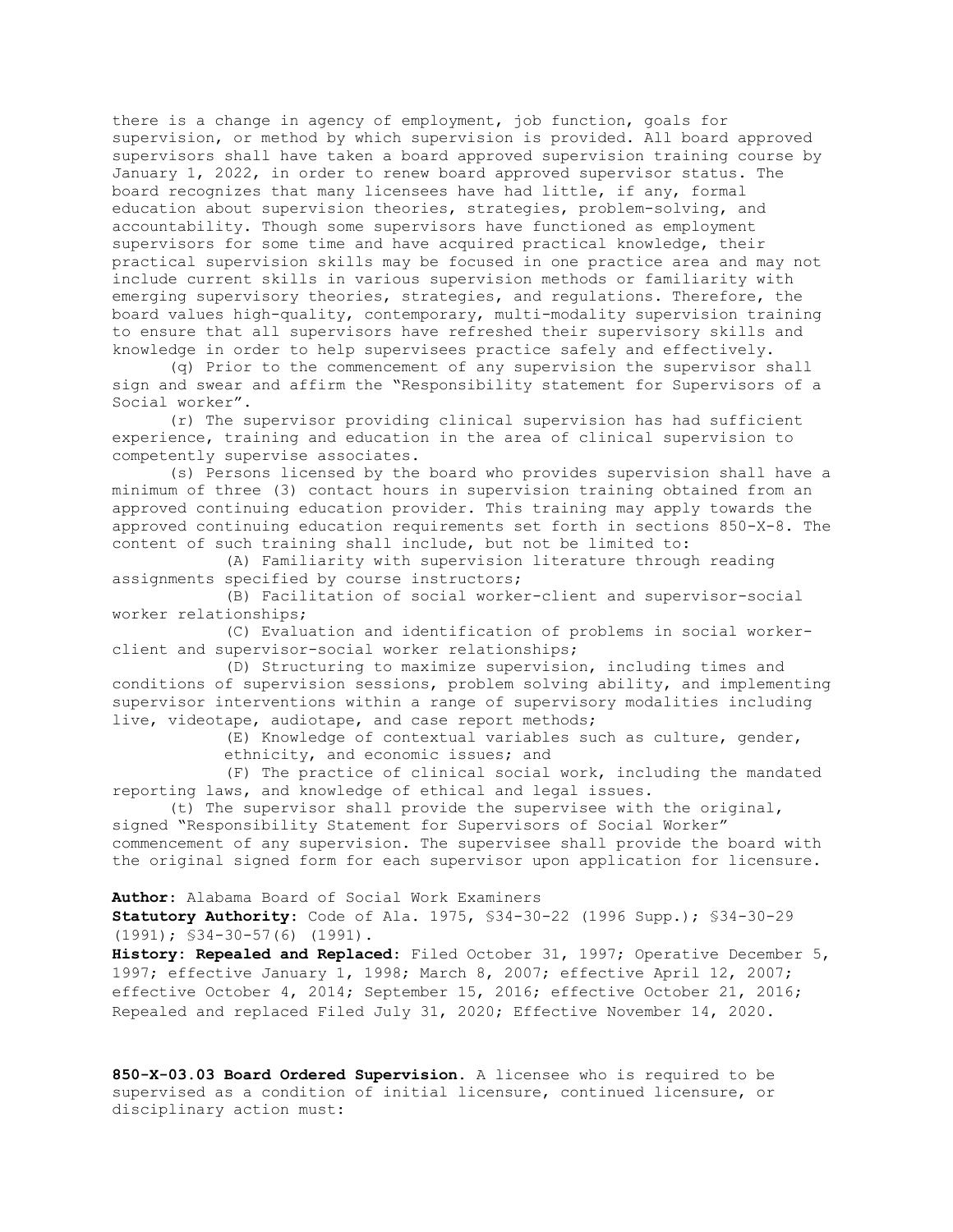(a) submit one supervisory plan for each practice location to the board for approval by the board or executive director/designee within 30 days of initiating supervision;

(b) submit a current job description from the agency in which the social worker is employed with a verification of authenticity from the agency director or his or her designee on agency letterhead or submit a copy of the contract or appointment under which the licensee intends to work, along with a statement from the potential supervisor that the supervisor has reviewed the contract and is qualified to supervise the licensee in the setting;

(c) ensure that the supervisor submits reports to the board on a schedule determined by the board. In each report, the supervisor must address the supervisee's performance, how closely the supervisee adheres to statutes and rules, any special circumstances that led to the imposition of supervision and recommend whether the supervisee should continue licensure. If the supervisor does not recommend the supervisee for continued licensure, the supervisor must provide specific reasons for not recommending the supervisee. The board may consider the supervisor's reservations as it evaluates the supervision verification the supervisee submits; and

(d) notify the board immediately if there is a disruption in the supervisory relationship or change in practice location and submit a new supervisory plan within 30 days of the break or change in practice location. The supervisor who agrees to provide board ordered supervision of a licensee who is under board disciplinary action must understand the board order and follow the supervision stipulations outlined in the order. The supervisor must address with the licensee those professional behaviors that led to board discipline and must help to remediate those concerns while assisting the licensee to develop strategies to avoid repeating illegal, substandard, or unethical behaviors. The supervisor who agrees to provide board ordered supervision of a licensee who is under board disciplinary action must understand the board order and follow the supervision stipulations outlined in the order.

(e) Board ordered and mandated supervision timeframes are specified in the board order.

# **850-X-3-.04 Supervision Requirements for LBSW, LMSW, LICSW**

**(1) Licensed Bachelor Social Worker**. After receiving a license from the board to practice as a licensed bachelor social worker, the licensed bachelor social worker must obtain at least 96 hours of supervision according to the requirements of this section.

(a) The supervision required in this section must be obtained within a minimum of 2 years and a maximum of 3 years post baccalaureate social work practice authorized by law. Supervision must be concurrent with employment. Employment shall constitute no less than 10 hours per week of social work practice. A minimum of four (4) hours per month of supervision is required for 24 months within a 36 month period, however, it is recommended that no more than two hours of supervision be obtained within two weeks.

(b) The board considers licensure supervision to be supervision which promotes professional growth. Therefore, all supervision modalities must encourage clear, accurate communication between the supervisor and the supervisee, including case-based communication that meets standards for confidentiality. Though the board favors supervision modalities in which the supervisor and supervisee are in the same geographical place for a substantial part of the supervision time, the board also recognizes that some current and future technology, such as using reliable, technologically-secure computer cameras and microphones, can allow personal face-to-face, though remote, interaction, and can support professional growth. Supervision modalities must be clearly described in the supervision plan, explaining how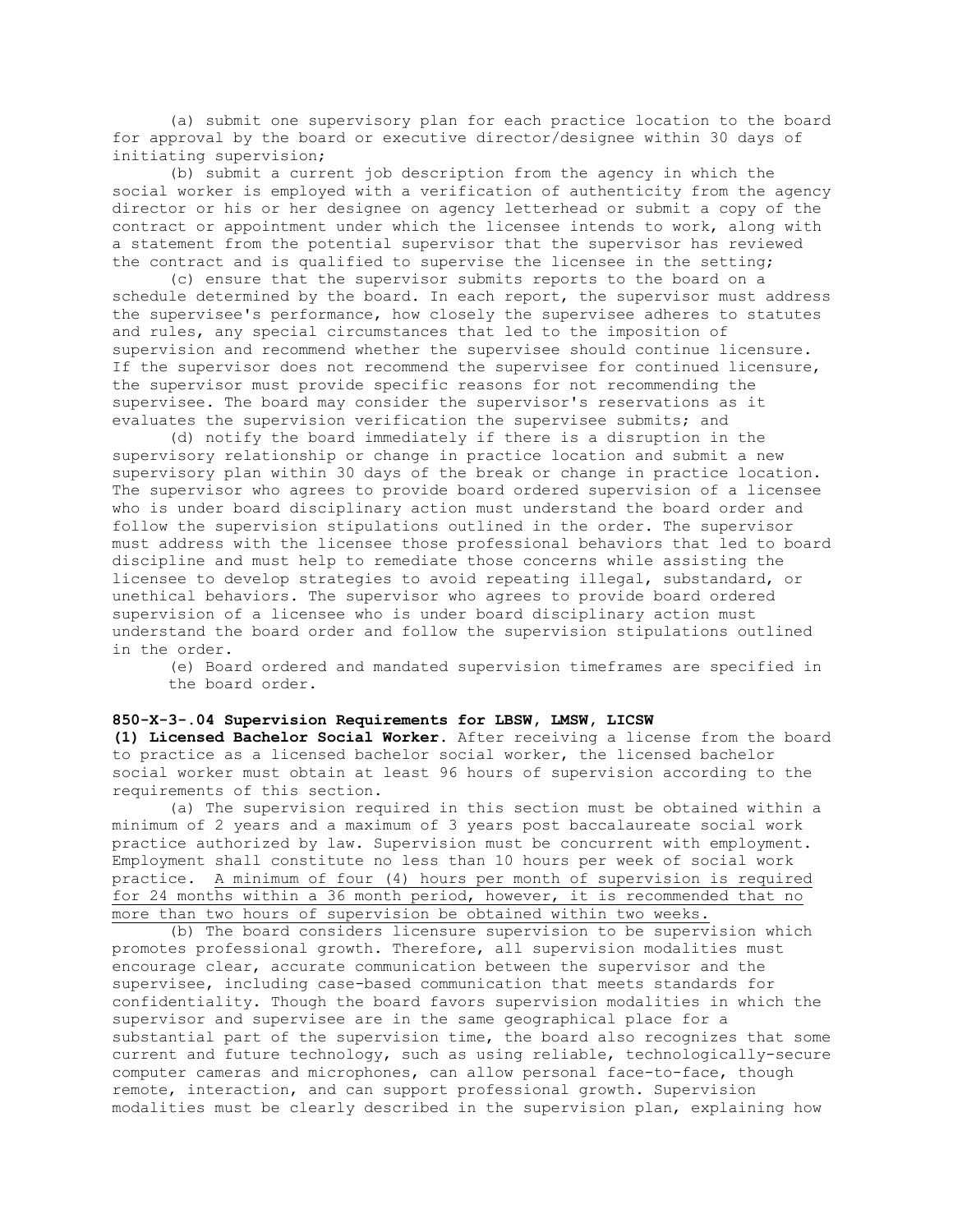the supervision strategies and methods of delivery meet the supervisee's professional growth needs and ensure that confidentiality is protected. The plan must be approved by the board prior to the start of supervision.

(c)The supervision required must be provided by a supervisor who meets the requirements specified in section 850-X-03-.01 and 850-X-03-.02. The supervision must be provided by a:

(A) licensed bachelor social worker who has completed the supervised practice requirements and five years full time practice as an LBSW;

(B) licensed master social worker who has completed the supervised practice requirements and three years full time practice as a LMSW;

(C) licensed independent clinical social worker who has completed the supervised practice requirements.

(d) Supervisees are required to meet to the satisfaction of the supervisor, practice competently and ethically according to professional social work knowledge, skills, and values; receive supervision in the following content areas but not limited to:

- (1) development of professional values and responsibilities;
- (2) practice skills;
- (3) authorized scope of practice;
- (4) ensuring continuing competence; and
- (5) ethical standards of practice;
- (6) human development and behavior in the social environment
- (7) effects of diversity and personal biases
- (8) Assessment in Social Work Practice

(9) Social Work Practice with Individuals, Couples, Families, Groups and Communities

- (10) Interpersonal Communication
- (11) Professional Social Worker/Client Relationship
- (12) Professional Values and Ethics
- (13) Supervision in Social Work
- (14) Social Work Administration
- (15) Practice Evaluation and the Utilization of Research
- (16) Service Delivery
- (17) Case Analysis

Supervisors must submit a supervision plan according to section 850-X-03-.01; and submit verification of supervised practice according to  $850-x-03-.01$ , when a licensed bachelor social worker applies for the renewal of a license.

(e) After completion of supervision requirements, a licensed bachelor social worker who fulfills the supervision requirements specified in this section is not required to be supervised further. A LBSW may practice without supervision after the period of supervised practice.

(f). The social worker and the social worker's supervisor must submit verification that the supervisee has met or has made progress on meeting the applicable supervision requirements according to 850-X-03-.01.

**(2) Licensed Master Social Worker.** After receiving a license from the board to practice as a licensed master social worker, the licensed master social worker must obtain at least 96 hours of supervision according to the requirements of this section and make the designation of clinical or nonclinical.

(a)Non-Clinical - The supervision required in this section must be obtained within a minimum of 2 years and a maximum of 3 years post masters social work practice authorized by law. Supervision must be concurrent with employment. Employment shall constitute no less than 10 hours per week of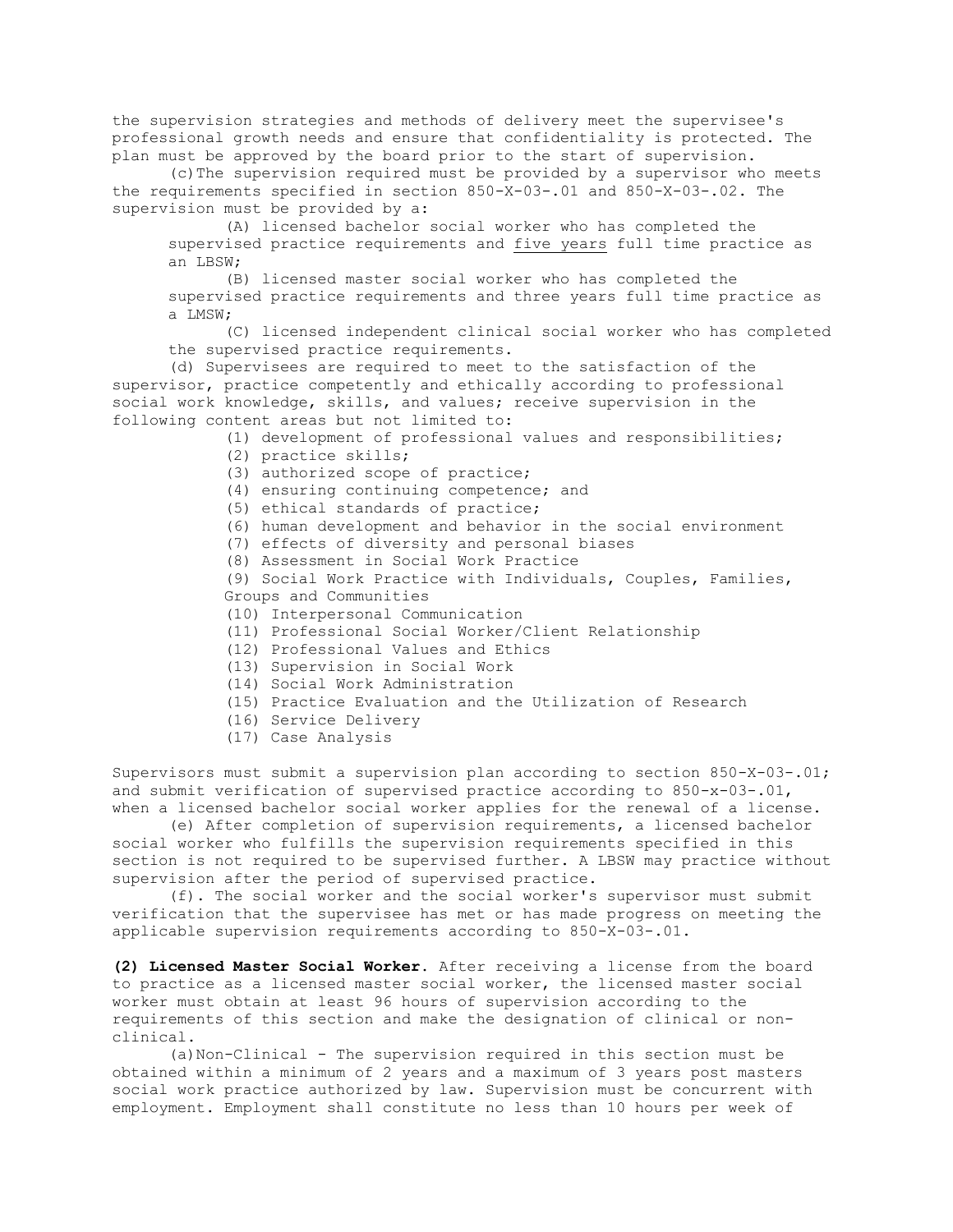social work practice. A minimum of four (4) hours per month of supervision is required for 24 months within a 36 month period, however, it is recommended that no more than two hours of supervision be obtained within two weeks.

(b) The board considers licensure supervision to be supervision which promotes professional growth. Therefore, all supervision modalities must encourage clear, accurate communication between the supervisor and the supervisee, including case-based communication that meets standards for confidentiality. Though the board favors supervision modalities in which the supervisor and supervisee are in the same geographical place for a substantial part of the supervision time, the board also recognizes that some current and future technology, such as using reliable, technologically-secure computer cameras and microphones, can allow personal face-to-face, though remote, interaction, and can support professional growth. Supervision modalities must be clearly described in the supervision plan, explaining how the supervision strategies and methods of delivery meet the supervisee's professional growth needs and ensure that confidentiality is protected. The plan must be approved by the board prior to the start of supervision.

(c)The supervision required must be provided by a supervisor who meets the requirements specified in section 850-X-03-.01 The supervision must be provided by a:

(A) licensed master social worker who has completed the supervised practice requirements and three years full time practice as a LMSW;

(B) licensed independent clinical social worker who has completed the supervised practice requirements.

(d) Supervisees are required to meet to the satisfaction of the supervisor, practice competently and ethically according to professional social work knowledge, skills, and values; receive supervision in the following content areas but not limited to:

(1) development of professional values and responsibilities;

- (2) practice skills;
- (3) authorized scope of practice;
- (4) ensuring continuing competence; and
- (5) ethical standards of practice;
- (6) human development and behavior in the social environment
- (7) effects of diversity and personal biases
- (8) Assessment in Social Work Practice

(9) Social Work Practice with Individuals, Couples, Families, Groups and Communities

- (10) Interpersonal Communication
- (11) Professional Social Worker/Client Relationship
- (12) Professional Values and Ethics
- (13) Supervision in Social Work
- (14) Social Work Administration
- (15) Practice Evaluation and the Utilization of Research
- (16) Service Delivery
- (17) Case Analysis

Supervisors must submit a supervision plan according to section 850-X-03-.01; and submit verification of supervised practice according to  $850-x-03-.01$ , when a licensed master social worker applies for the renewal of a license.

(e) After completion of supervision requirements, a licensed master social worker who fulfills the supervision requirements specified in this section is not required to be supervised further. A LMSW may practice without supervision after the period supervised practice.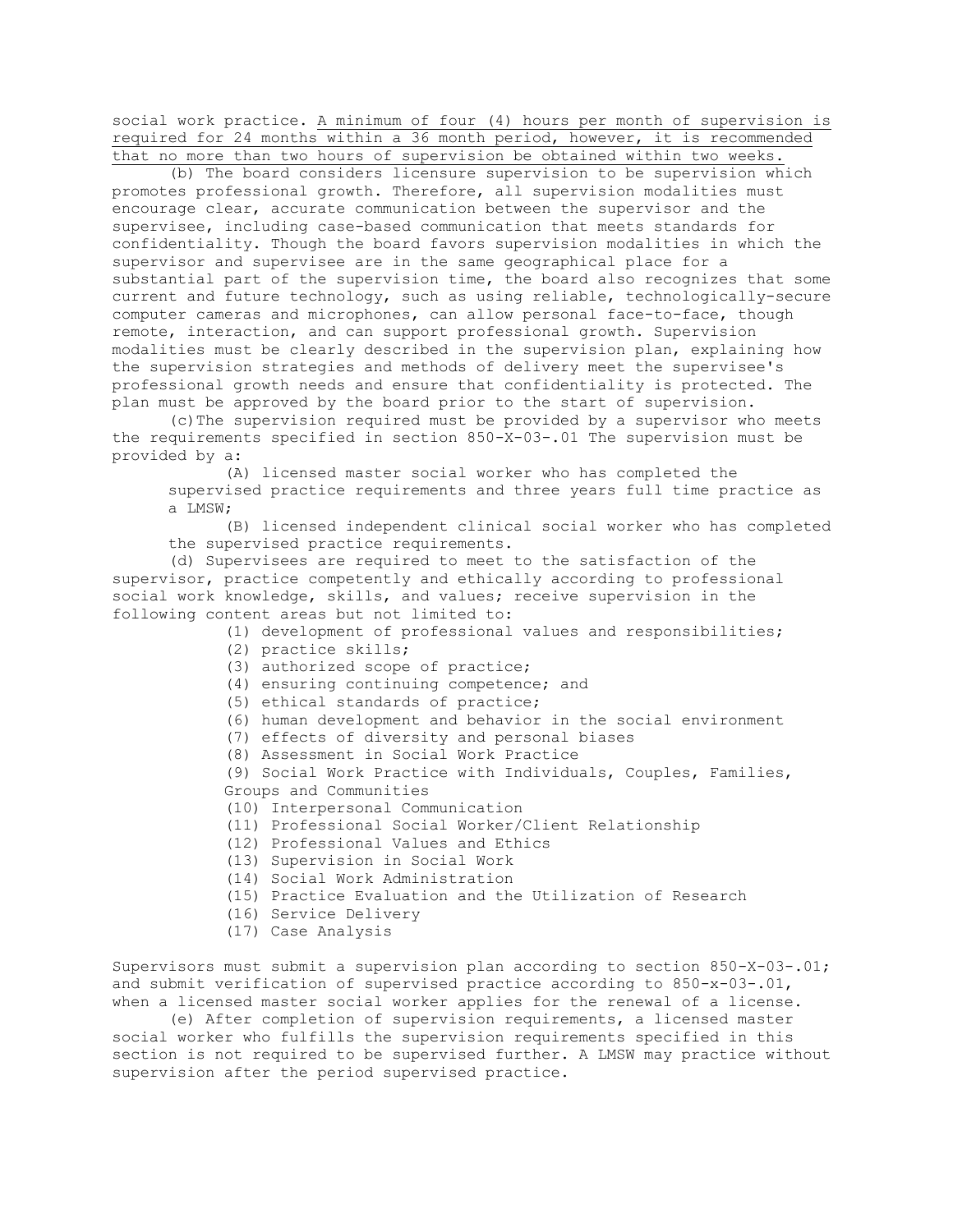(f) The social worker and the social worker's supervisor must submit verification that the supervisee has met or has made progress on meeting the applicable supervision requirements according to 850-X-03-.01.

(g) Clinical - The supervision required in this section must be obtained within a minimum of 2 years and a maximum of 3 years post masters social work practice authorized by law. A minimum of four (4) hours per month of supervision is required for 24 months within a 36 month period, however, it is recommended that no more than two hours of supervision be obtained within two weeks for a total of 96 hours of clinical supervision according to the requirements of this section.

(h) Supervision must be concurrent with employment. Employment shall constitute no less than 10 hours per week of social work practice. The supervision required by this section must be obtained in no less than 3,000 work hours of post masters experience and an approved application within a minimum of 2 years and a maximum of 4 years postmasters social work practice authorized by law.

(i) Of the 96 hours of supervision required in this section the board considers supervision toward licensure to be supervision which promotes professional growth. Therefore, all supervision modalities must encourage clear, accurate communication between the supervisor and the supervisee, including case-based communication that meets standards for confidentiality. Though the board favors supervision modalities in which the supervisor and supervisee are in the same geographical place for a substantial part of the supervision time, the board also recognizes that some current and future technology, such as using reliable, technologically-secure computer cameras and microphones, can allow personal face-to-face, though remote, interaction, and can support professional growth. Supervision modalities must be clearly described in the supervision plan, explaining how the supervision strategies and methods of delivery meet the supervisee's professional growth needs and ensure that confidentiality is protected. A supervision plan is required in a format determined by the board. The plan must be approved by the board prior to the start of supervision.

(j) The supervision required by this section must be provided by a supervisor who meets the requirements specified in 850-X-03-.01. The supervision must be provided by a licensed independent clinical social worker.

(k) Supervisees are required to meet the satisfaction of the supervisor, practice competently and ethically according to professional social work knowledge, skills, and values; receive supervision in the following content areas but not limited to:

- (1) development of professional values and responsibilities;
- (2) practice skills;
- (3) authorized scope of practice;
- (4) ensuring continuing competence; and
- (5) ethical standards of practice;
- (6) human development and behavior in the social environment
- (7) effects of diversity and personal biases
- (8) Assessment in Social Work Practice

(9) Social Work Practice with Individuals, Couples, Families, Groups and Communities

- (10) Interpersonal Communication
- (11) Professional Social Worker/Client Relationship
- (12) Professional Values and Ethics
- (13) Supervision in Social Work
- (14) Social Work Administration
- (15) Practice Evaluation and the Utilization of Research
- (16) Service Delivery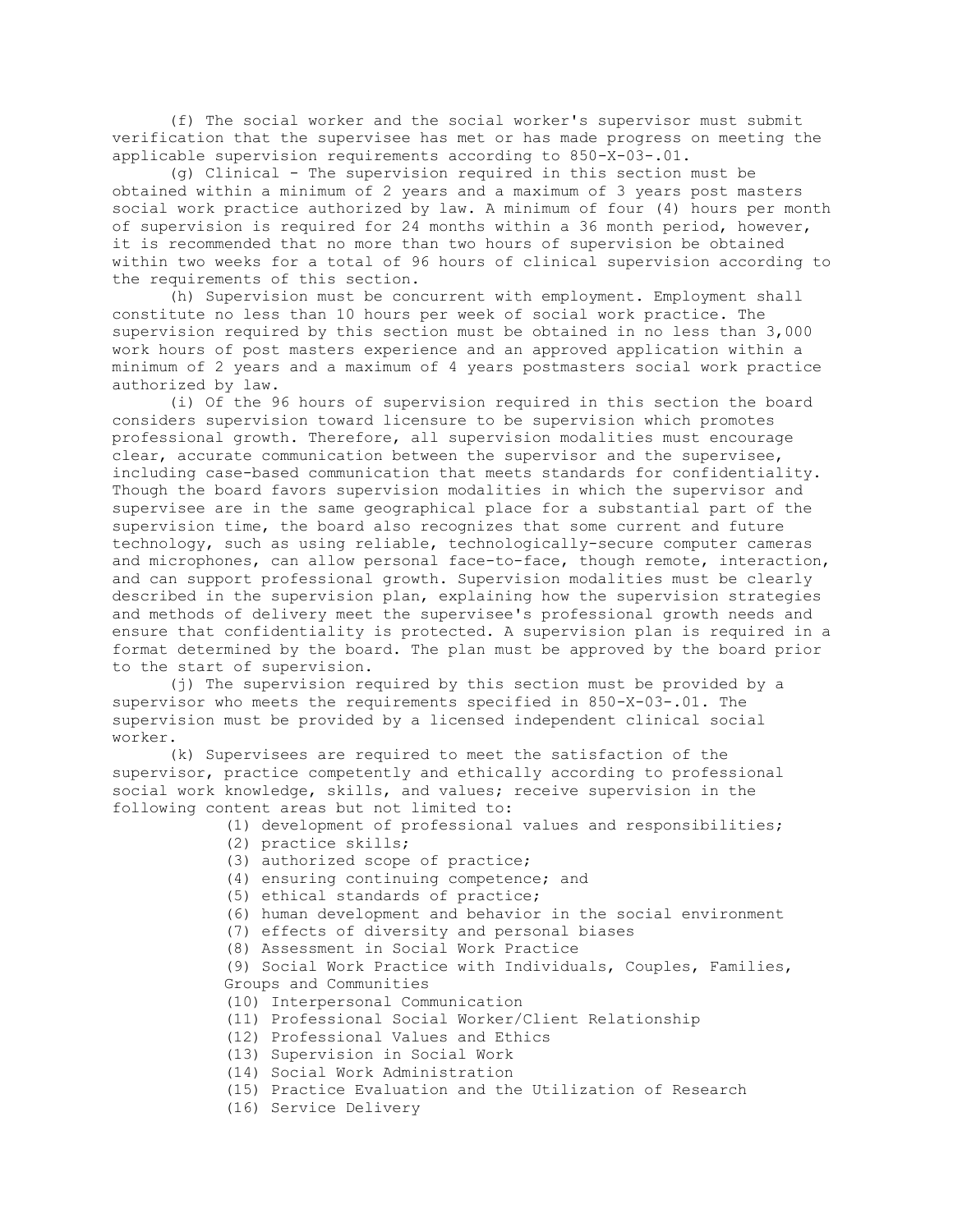- (17) Case Analysis
- (18) Assessment
- (19) Treatment modalities
- (20) Clinical Knowledge and Skills

Supervisors must submit a supervision plan according to section 850-X-03-.01; and submit verification of supervised practice according to  $850-x-03-.01$ , when a licensed master social worker applies for the renewal of a license; or a licensed master social worker applies for a licensed independent clinical social worker license.

### **(3) Eligibility for licensure as a Licensed Independent Clinical Social**

**Worker.** Upon completion of not less than 3,000 work hours and 96 hours of supervision according to the requirements of this section, a licensed master's social worker is eligible to apply for a licensed independent clinical social worker license under section 850-X-2.02(3)

**(a). Verification of supervised practice.** A social worker and the social worker's supervisor must submit verification that the supervisee has met or has made progress on meeting the applicable supervision requirements according to 850-X-03.

## **850-X-03.05 Documentation of Supervision (1) SUPERVISORY PLAN**

(a) On and after January 1, 2021, all board approved supervisors as defined in Section 850-X-03 who assume responsibility for providing supervision shall develop a supervisory plan that describes the goals and objectives of supervision and shall complete and sign under penalty of perjury the "Supervisory Plan", hereby incorporated by reference.

(b) A licensed social worker must submit, on a form provided by the board, a supervision plan for meeting the supervision requirements specified in sections 850-X-03 (Form B or Form C).

(c) The supervision plan must be submitted no later than 60 days after the licensee begins a social work practice position after becoming licensed.

(d) In the event that supervision is not completed within the biennium renewal period, the licensee will submit an updated supervision plan along with the renewal application.

(e) The supervision plan must include the following:

(A) the name of the supervisee, the name of the agency in which the supervisee is being supervised, and the supervisee's position title; (B) the name and qualifications of the person providing the

supervision;

(C) the number of hours of one-on-one in-person supervision and the number and type of additional hours of supervision to be completed by the supervisee;

(D) the supervisee's position description;

(E) a brief description of the supervision the supervisee will receive in the following content areas:

(i) clinical practice, if applicable;

(ii) development of professional social work knowledge, skills, and values;

(iii) practice methods;

(iv) authorized scope of practice;

(v) ensuring continuing competence; and

(vi) ethical standards of practice; and

(f) if applicable, a detailed description of the supervisee's clinical social work practice, addressing: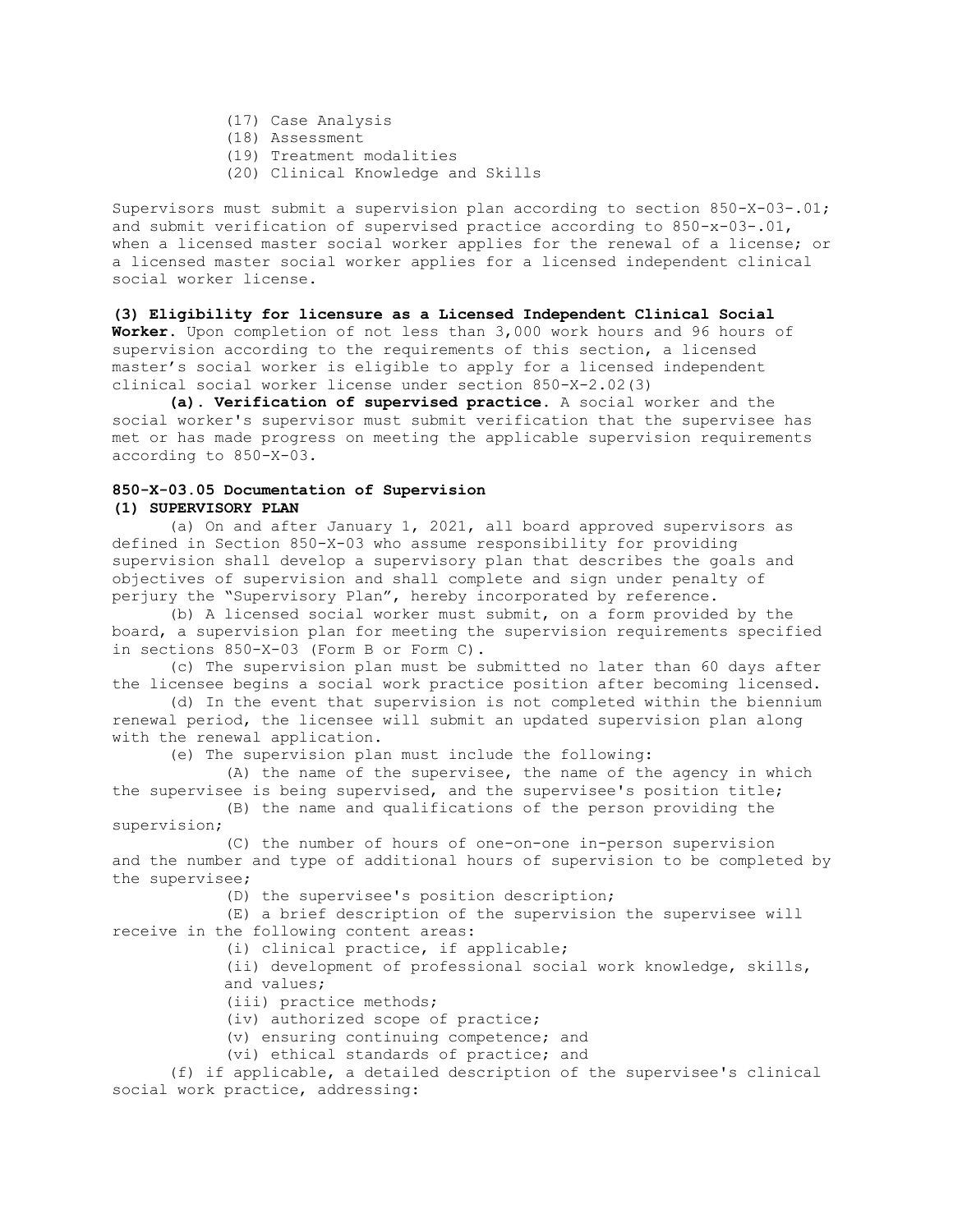(A) the client population, the range of presenting issues, and diagnosis;

(B) the clinical modalities that were utilized; and

(g) The board must receive a revised supervision plan within 60 days of any of the following changes:

(A) the supervisee has a new supervisor;

(B) the supervisee begins a new social work position;

(C) the scope or content of the supervisee's social work practice changes substantially;

(D) the number of practice or supervision hours changes substantially; or

(E) the type of supervision changes as supervision is described in section 850-X-03

(h) The board must approve the supervisor and the supervision plan.

## **850-X-03-.06 Requirements of Supervisor Training Course Providers (1) Supervisor Training Course Providers**

(a) A supervisor training course provider must be an approved continuing education provider to apply for approval as a supervisor training course provider. A provider shall apply on board forms.

(b) A supervisor training course provider must be approved under this section to offer supervisor training courses. The board shall maintain a list of supervisor training course providers on the board's website.

(c) The applicant shall certify on the application that all supervisor training courses that the provider offers for board credit will comply with the criteria in this section; and that the supervisor training course provider will be responsible for verifying attendance at each program and provide an attendance certificate as set forth in this section.

(d) A supervisor training course offered for board credit shall enhance recipients' professional knowledge and skills about supervision so that they can successfully fulfill the supervision duties the board expects boardapproved supervisors to complete. The course shall be developed and presented by persons who are appropriately knowledgeable in supervision theories, strategies, and techniques. It shall specify the course objectives, course content, and teaching methods.

(e) The supervisor training course provider must document that each course complies with this section and maintain that documentation for a period of three years.

(f) To be approved, an applicant must demonstrate compliance with the board's course content guidelines. The board will review the supervisor training course provider application and notify the applicant of any deficiencies or grant approval. If the applicant is not already a boardapproved continuing education provider, the applicant will be notified of the deficiency of this requirement. Once minimum requirements are met, the boardapproved supervisor training course provider shall indicate the supervisor training course provider approval number all attendance certificates.

(g) Each supervisor training course shall allow participants to formally evaluate the course using an evaluation instrument. The provider and the instructor shall review the evaluation outcomes and revise subsequent programs accordingly. The supervisor training course provider shall keep all evaluations for three years and allow the board to review the evaluations on request.

(h) A supervisor training course provider must submit updated curricula every six years in order to maintain approval as a provider.

(i) The supervisor training course provider is responsible for providing each training participant with a legible attendance certificate when the training ends, verifying the name, date, and place of the training;